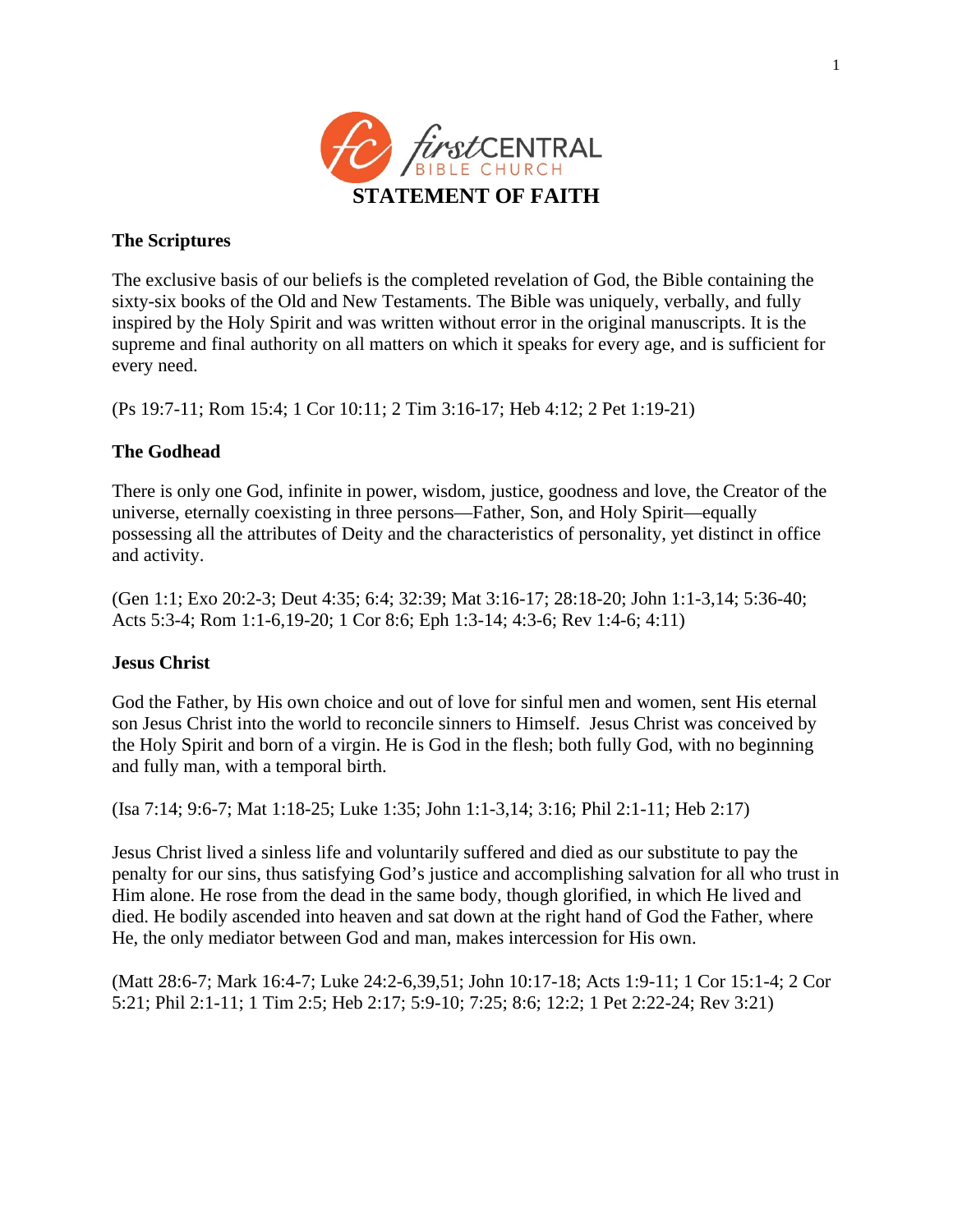# **Holy Spirit**

The Holy Spirit has come into the world to reveal and glorify Jesus Christ, to convict men and women of their sins, and to impart life to all who place their faith in Christ. He indwells believers from the moment of spiritual birth, seals them until the day of redemption, and empowers them for a life of holiness and faithful service.

(Mark 1:8; John 1:32-33; 3:5-6; 7:39; 14:16-17,26; 16:5-11; Acts 1:5; 4:8; 5:30-32; 11:16; Rom 8:14-16, 26-27; 1 Cor 6:19; Eph 1:13-14; 4:30)

## **Creation**

God created the heavens and earth, including all life by direct act, in a literal six day period. We reject the notion that evolution was part of His process. God spoke and creation was executed to its fullness.

(Genesis 1-2; John 1:3; Col 1:16-17)

### **Man**

God directly created man in His own image, apart from any evolutionary process. Man, as he was originally created, was innocent before God. He chose to sin by disobeying God and therefore was alienated from his Creator and came under divine condemnation. Therefore, as man we are sinners by nature and choose to sin; born with a corrupt nature, without spiritual life, and are totally incapable of pleasing God in and of ourselves.

 (Gen 1:26-27; 3:1-19; 5:1-3; 6:5; Ps 14:1-3; Is 53:6; Jer 17:9; Rom 1:18, 32; 3:10-19; 3:23; 5:12-19; 1 Cor 15:22)

#### **Atonement for Sin**

We believe that the Lord Jesus Christ died for our sins according to the Scriptures as a substitutionary sacrifice and that any and all who choose to believe on Him are redeemed by His shed blood. We believe in the resurrection of the crucified body of our Lord Jesus Christ and in His ascension into heaven; He is our High Priest and Advocate.

[\(John 1:1-3, 14; 3:1-7;](http://www.biblegateway.com/passage/?search=john%201:1-3,%2014;%203:1-7&version=49) [Hebrews 10:4-14;](http://bible.gospelcom.net/passage/?search=Hebrews%2010:4-14;&version=49;) [1 John 2:2\)](http://bible.gospelcom.net/passage/?search=1%20John%202:2;&version=49;)

### **Salvation**

We believe that salvation is the gift of God's grace. It cannot be gained or made more secure by meritorious works, but is freely bestowed upon all who choose to place their faith in the finished work of Jesus Christ at Calvary. All who so trust the Savior are forgiven of their sins and born into the family of God by the regenerating work of the Holy Spirit.

[\(John 1:12;](http://bible.gospelcom.net/passage/?search=John%201:12;&version=49;) [Acts 16:30-33;](http://bible.gospelcom.net/passage/?search=Acts%2016:30-33;&version=49;) [Romans 10:9-10;](http://bible.gospelcom.net/passage/?search=Romans%2010:9-10;&version=49;) [Ephesians 1:7; 2:8-9\)](http://bible.gospelcom.net/passage/?search=Ephesians%201:7;%202:8-9;&version=49;)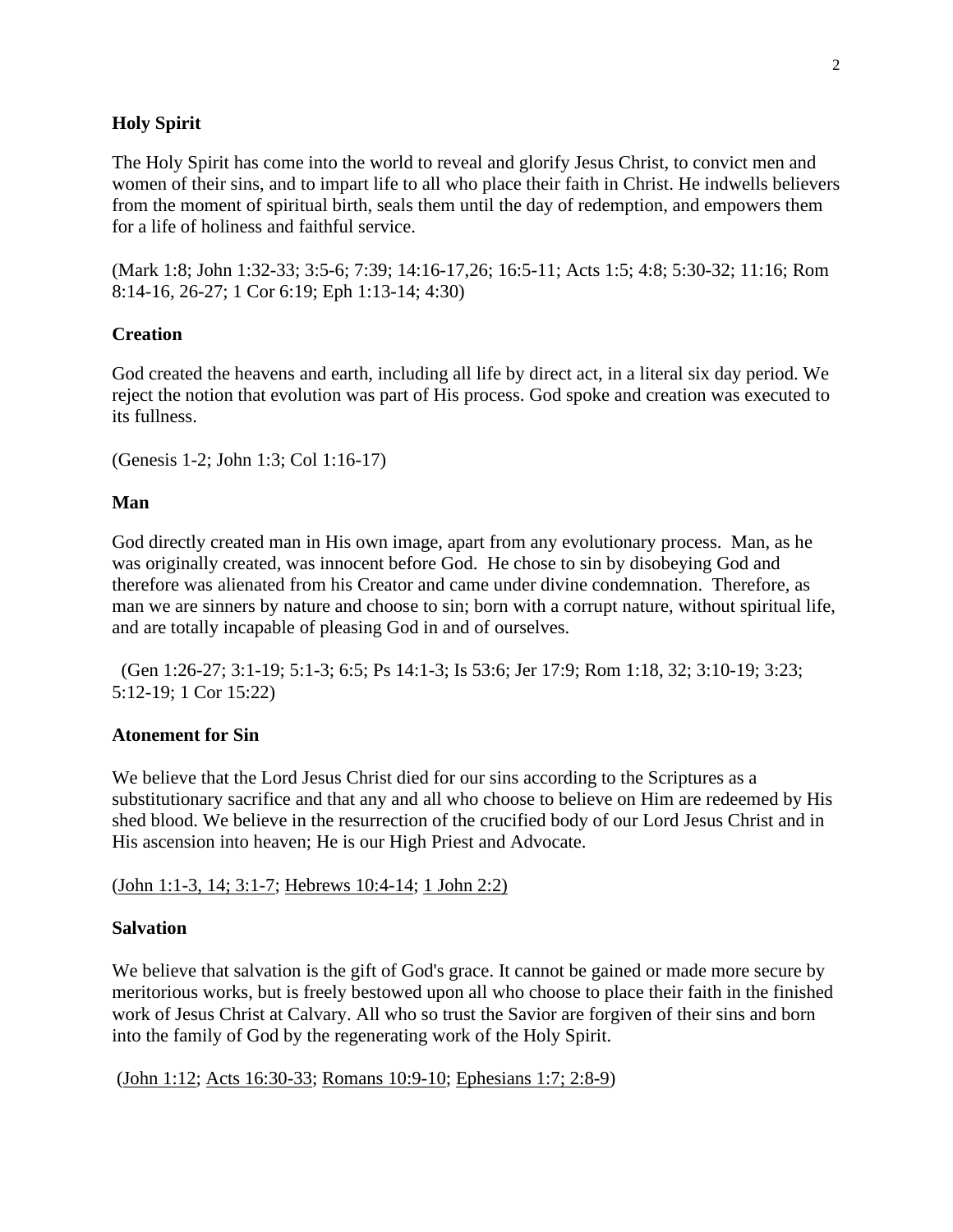## **Assurance**

From the moment the believer places his faith in Christ, he is eternally secure. It is impossible for one born into the family of God ever to lose salvation because he is forever kept by the power of God.

(John 5:24; 10:27-29; Rom 8:31-39; 1 John 5:13)

# **The Church**

The Church of Jesus Christ, distinct from Israel in the Old Testament, was inaugurated at Pentecost and must be considered in two aspects: the "church that is His body" and the local church. The "church that is His body" is the entire company of believers in Christ in this age, whether Jew or Gentile, regardless of denominational affiliation. The local church is an assembly of born again baptized believers gathered together to practice New Testament ordinances; to meet together for worship, prayer, fellowship, teaching and a united testimony in which our Lord tells us to "go and make disciples of all nations, baptizing them in the name of the Father and the Son and the Holy Spirit, teaching them to observe all that I have commanded you. And behold, I am with you always, to the end of the age."

(Mat 28:18-20; Act 2:1-4, 41-47; 1 Cor 11:2; 12:12-13; Eph 1:22-23; 3:1-6; 4:1-16; 5:23-24; Col 1:18)

## **Ordinances**

Jesus Christ commands those who believe in Him to be baptized by immersion in water as a testimony of their new birth, and to their identification in the shared death, burial and resurrection to new life in our Lord Jesus Christ. He also instituted the Lord's Supper as a remembrance of His suffering and death on our behalf. We proclaim this remembrance until our Lord returns. Neither of these ordinances has any merit in helping a person obtain salvation, nor are they a source of God's grace.

(Mat 3:16; 28:18-20; Act 2: 41-42; 8:36-38; Rom 6:3-5; 1 Cor 11:23-32; Col 2:12)

# **Sanctification**

Scripture never separates salvation from sanctification. As believers, we are to separate ourselves from sin and set ourselves apart for God. Through the transforming power of the Word of God and the Holy Spirit, we are to grow in grace and become more like Jesus. We are to love God with all of our being, pursue holy and righteous living, and live humble lives of service toward others.

(John 17:17; 2 Cor 3:18; 5:17; 7:1; 1 Thes 4:3-8; 1 Pet 1:14-16; 2:1-2; 2 Pet 1:3-8)